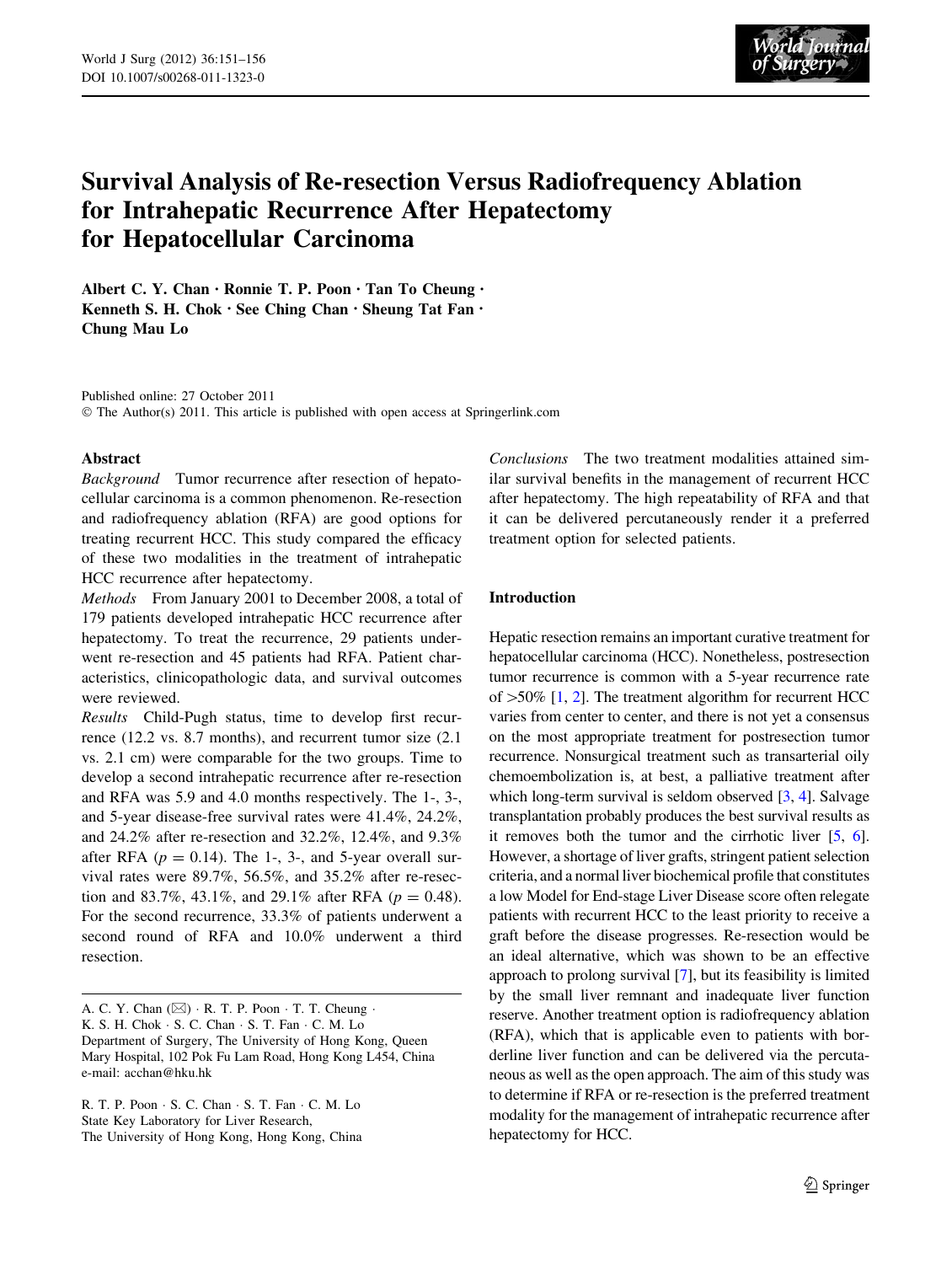#### Patients and methods

From January 2001 to December 2008, 669 patients underwent hepatic resection for HCC at the Department of Surgery in Queen Mary Hospital, The University of Hong Kong. At the time of the data analysis, 257 patients remained free of recurrence, 179 patients had developed intrahepatic recurrence, 115 patients haddeveloped extrahepatic recurrence, and 118 patients had developed both. Among the 179 patients with intrahepatic recurrence, 74 patients underwent either re-resection or RFA as the secondary treatment, and they formed the focus of interest in this study. Prospectively collected data on patient characteristics, clinicopathologic features, and survival outcomes were reviewed.

# Diagnostic criteria for recurrent HCC

The follow-up protocol for patients after hepatectomy for primary HCC in our center consisted of computed tomography (CT) or magnetic resonance imaging (MRI) of the liver 1 month after hepatic resection to confirm macroscopic tumor clearance. Thereafter, surveillance for tumor recurrence was conducted using CT or MRI scans of the liver every 3 months with serial measurements of serum a-fetoprotein (AFP) and liver biochemistry. Intrahepatic recurrence is defined as a new lesion with arterial enhancement and portal venous washout on contrastenhanced CT or MRI scans with or without an elevated serum AFP level  $(>200$  ng/ml).

Selection criteria for re-resection or RFA as a secondary treatment

Only patients with Child-Pugh class A cirrhosis and selected patients with Child-Pugh class B cirrhosis were considered for re-resection or RFA. The usual indication for re-resection was a solitary or oligonodular tumor irrespective of tumor size within a monosegment of liver in the presence of a sufficient future liver remnant. It was generally avoided in the presence of (1) gross ascites, and/or (2) an indocyanine green retention rate of  $>15\%$  at 15 min, and/or (3) a platelet count <100  $\times$  10<sup>9</sup>/L, signifying severe portal hypertension. RFA was selected when the recurrent tumor was  $(1)$  <6 cm or there were three or fewer tumor nodules, and/or (2) in a deep-seated intraparenchymal location where anatomic re-resection would remove more than one segment of liver, leading to insufficient remnant liver volume. Needle biopsy for histologic confirmation was performed before application of RFA, and the tract was subsequently ablated on withdrawal of the RFA probe. The percutaneous approach was usually considered first  $(n = 22)$  unless the tumor was situated near the gallbladder or the bowel loops or when there was difficulty localizing the tumor with transabdominal ultrasonography. The open or laparoscopic approach was selected otherwise ( $n = 23$ ).

# Statistical analysis

Continuous variables were expressed in medians (interquartile range) and compared using the Mann–Whitney U-test. Categoric variables were compared with the  $\chi^2$  test or Fisher's exact test when appropriate. Overall survival and disease-free survival of the two study groups were estimated by the Kaplan-Meier method. Comparison of survival between groups was performed with the log-rank test. Disease-free survival after treatment of intrahepatic recurrence was defined as the period from the date of treatment of recurrent HCC to the date of the second tumor recurrence or death. Overall survival after hepatectomy was defined as the period from the date of hepatectomy for the primary HCC to the date of death related to any cause. Overall survival after treatment of intrahepatic recurrence was defined as the period from the date of treatment for the first recurrence to the date of death related to any cause. A  $p$  value  $\leq 0.05$  was considered to be significant. Statistical analysis was performed using the SPSS 16.0 computer software program.

# Results

The median follow-up duration was 44.9 months (8.3–112.0 months). Table [1](#page-2-0) shows the patients' characteristics and liver function profiles at the time of the intrahepatic recurrence. Patients in the RFA group were older than those in the re-resection group. The two groups had a similar incidence of co-morbid illness and similar viral hepatitis carrier rates. All patients in the re-resection group had Child-Pugh class A cirrhosis, whereas 88.9% of patients in the RFA group were of Child-Pugh class A and 11.1% were of Child-Pugh class B ( $p = 0.17$ ). Pretreatment liver biochemistry and renal function at the time of recurrence were comparable for the two groups except that patients in the RFA group had a higher serum bilirubin level and a lower serum albumin level. With regard to the pathology of the primary HCC (Table [2\)](#page-2-0), the two groups shared similar features in terms of tumor nodularity, degree of tumor cell differentiation, and distribution of tumor staging [American Joint Committee on Cancer (AJCC) 6th edition). The RFA group, however, had a larger primary tumor size than the re-resection group (5.5 vs. 3.5 cm,  $p = 0.01$ , suggesting that tumors in the former group might be more aggressive. Time to develop first recurrence was longer in the re-resection group, although the difference was not statistically significant (12.2 vs. 8.7 months,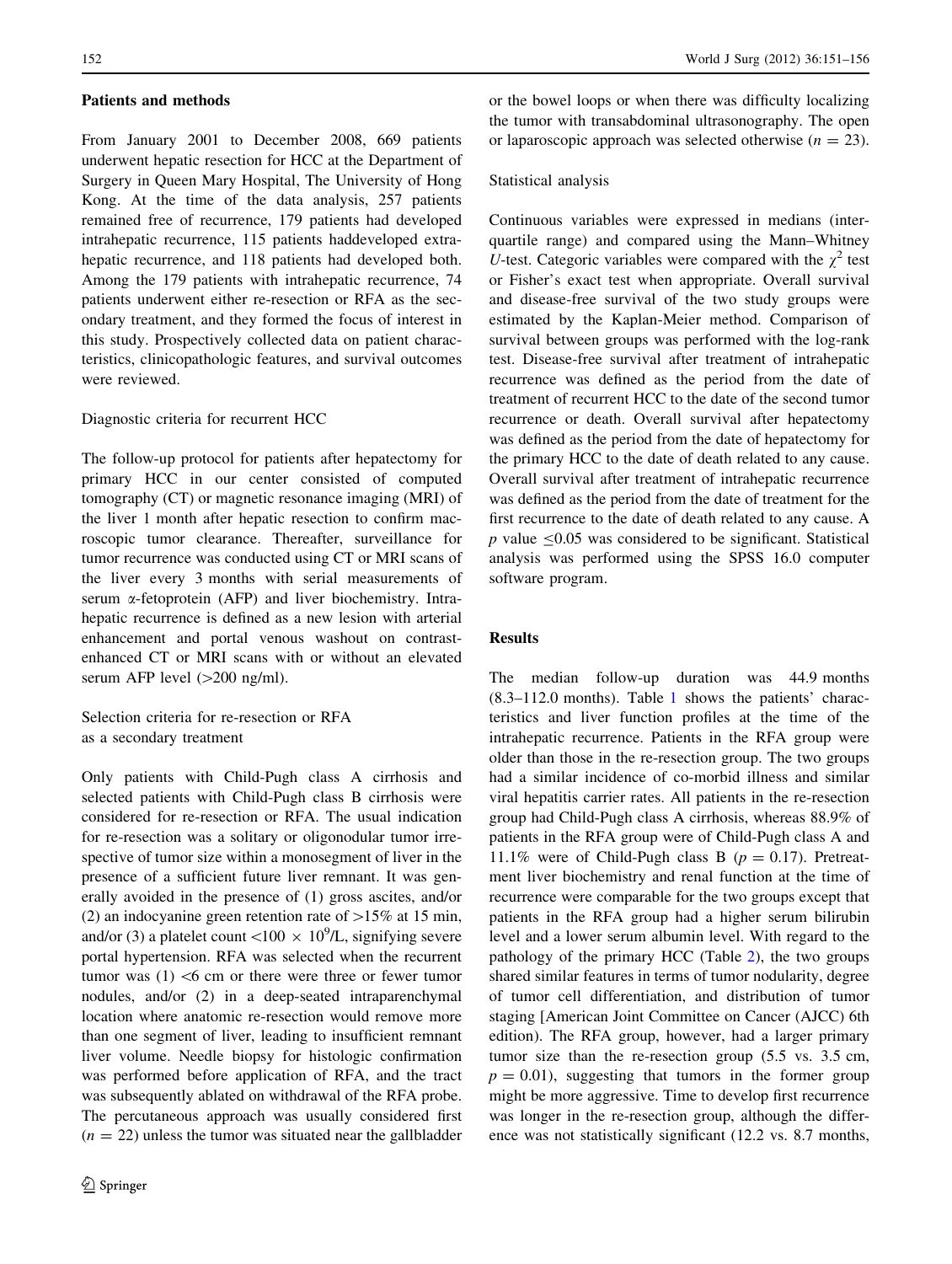<span id="page-2-0"></span>Table 1 Patient characteristics and liver function profile at the time of recurrence after hepatectomy

| Characteristic                            | Re-resection<br>$(n = 29)$ | <b>RFA</b><br>$(n = 45)$ | $\boldsymbol{p}$ |
|-------------------------------------------|----------------------------|--------------------------|------------------|
| Age (years)                               | 52 (38–79)                 | 59 (36-80)               | 0.03             |
| Co-morbid illness                         | 11 (37.9%)                 | $23(51.1\%)$             | 0.27             |
| Carrier of hepatitis B virus              | 26 (89.7%)                 | 40 (88.9%)               | 1.00             |
| Carrier of hepatitis C virus              | $1(3.6\%)$                 | $3(7.1\%)$               | 0.39             |
| Child-Pugh class A                        | 29 (100%)                  | 40 (88.9%)               | 0.17             |
| Child-Pugh class B                        | $\theta$                   | $5(11.1\%)$              |                  |
| Serum bilirubin (µmol/L)                  | $11(6-35)$                 | $14(5-61)$               | 0.02             |
| Serum alanine<br>transaminase $(\mu/L)$   | 51 (17–99)                 | 47.5 (12-379)            | 0.83             |
| Serum aspartate<br>transaminase $(\mu/L)$ | 48 (19-77)                 | 43 (20-177)              | 0.76             |
| Serum albumin (g/dl)                      | 41 (28–48)                 | $39(25-49)$              | 0.03             |
| Platelet count $(\times 10^9$ /L)         | $136(79-270)$              | 142 (46-291)             | 0.83             |
| Serum urea (mmol/L)                       | $4.9(2.6-10.5)$            | $5.4(2.6-20.6)$          | 0.23             |
| Serum creatinine (µmol/L)                 | $82(44-137)$               | 89 (49–185)              | 0.23             |
| Nontumorous liver parenchyma              |                            |                          |                  |
| Normal                                    | $4(13.8\%)$                | $5(11.1\%)$              | 0.17             |
| Chronic hepatitis/<br>cirrhosis           | 25 (86.2%)                 | 40 (88.9%)               |                  |

RFA radiofrequency ablation

Table 2 Pathologic features of primary HCC

| Feature                                    | Re-resection<br>$(n = 29)$ | RFA $(n = 45)$   | $\boldsymbol{p}$ |
|--------------------------------------------|----------------------------|------------------|------------------|
| Primary tumor size (cm)                    | $3.5(1.0-14.5)$            | $5.5(1.5-22.0)$  | 0.01             |
| No. of tumor nodules                       | $1(1-3)$                   | $1$ (1-multiple) | 0.11             |
| Tumor cell<br>differentiation <sup>a</sup> |                            |                  | 0.86             |
| Well differentiation                       | $4(13.8\%)$                | $8(17.8\%)$      |                  |
| Moderate<br>differentiation                | 21 (72.4%)                 | 29 (64.4%)       |                  |
| Poor differentiation                       | $4(13.8\%)$                | $6(13.3\%)$      |                  |
| Serum $\alpha$ -fetoprotein<br>(ng/ml)     | $64(2-167,138)$            | $90(1-197,122)$  | 0.85             |
| AJCC stage                                 |                            |                  | 0.12             |
| I                                          | 12 $(41.4\%)$              | 18 $(40.0\%)$    |                  |
| П                                          | 15(51.7%)                  | $19(42.2\%)$     |                  |
| Ш                                          | $2(6.9\%)$                 | $8(17.8\%)$      |                  |

HCC hepatocellular carcinoma, AJCC American Joint Committee on Cancer

<sup>a</sup> Two patients in the RFA group had a sampling error in the tumor biopsy specimen

 $p = 0.84$ ). Pathological characteristics of recurrent tumors (Table 3) were similar in the two groups in terms of tumor size ( $p = 0.73$ ), tumor nodularity ( $p = 0.48$ ), and serum AFP level ( $p = 0.85$ ). Table 4 showed the postoperative

Table 3 Tumor characteristics of intrahepatic HCC recurrence

| Characteristic                         | Re-resection<br>$(n = 29)$ | <b>RFA</b><br>$(n = 45)$ | p    |
|----------------------------------------|----------------------------|--------------------------|------|
| Time to recurrence<br>(months)         | $12.2(1.8-84.3)$           | $8.7(1.0 - 88.5)$        | 0.84 |
| Tumor size (cm)                        | $2.1(0.8-5.5)$             | $2.2(0.8-6.0)$           | 0.73 |
| Solitary tumor<br>recurrence           | $21(72.4\%)$               | 29 (64.4%)               | 0.48 |
| Serum <i>a</i> -fetoprotein<br>(ng/ml) | $64(2 - 167, 138)$         | $90(1-197,122)$          | 0.85 |

Table 4 Postoperative outcomes after treatment of recurrent HCC

| Outcome                           | Re-resection<br>$(n = 29)$ | Open RFA<br>$(n = 23)$ | $\boldsymbol{p}$ |
|-----------------------------------|----------------------------|------------------------|------------------|
| Postoperative morbidities (no.)   | $7(24.1\%)$                | 2(8.7%)                | 0.27             |
| Pleural effusion                  | 5                          |                        | 0.33             |
| Pneumonia                         |                            | 1                      | 1.00             |
| Wound infection                   | 3                          | $\theta$               | 0.32             |
| Intraabdominal hemorrhage         | 1                          | $\theta$               | 1.0              |
| Septicemia                        | 1                          | $\theta$               | 1.0              |
| Hospital mortality (no.)          | $\theta$                   |                        | 0.91             |
| Dindo-Clavien classification [20] |                            |                        |                  |
| П                                 | 8                          | 2                      |                  |
| Ша                                |                            | $\mathbf{\Omega}$      |                  |
| Шb                                |                            | $\theta$               |                  |
| IV <sub>a</sub>                   |                            |                        |                  |
| v                                 | 0                          |                        |                  |
|                                   |                            |                        |                  |

outcomes of patients undergoing re-resection and RFA via the open or laparoscopic approach ( $n = 23$ ). Seven patients developed a total of 11 procedure-related morbidities in the re-resection group, with most of them Dindo-Clavien grade II. One patient in the RFA group developed aggressive lymphoproliferative disease after open RFA and succumbed during the same hospital admission. The incidences of procedure-related morbidity  $(p = 0.27)$  and hospital mortality ( $p = 0.91$ ) were not statistically different for the two groups.

Table [5](#page-3-0) illustrates the patterns of the second recurrence in the two groups after treatment of the first intrahepatic recurrence and the subsequent management. At the time of analysis, 27.6% of the patients in the re-resection group and 15.6% of the patients in the RFA group remained free of recurrence. The time to develop a second recurrence was 5.9 months in the re-resection group and 4.0 months in the RFA group ( $p = 0.30$ ). By excluding tumors with a positive re-resection margin ( $n = 3$ , 10.3%) and tumors that were incompletely ablated  $(n = 14, 31.1\%)$  during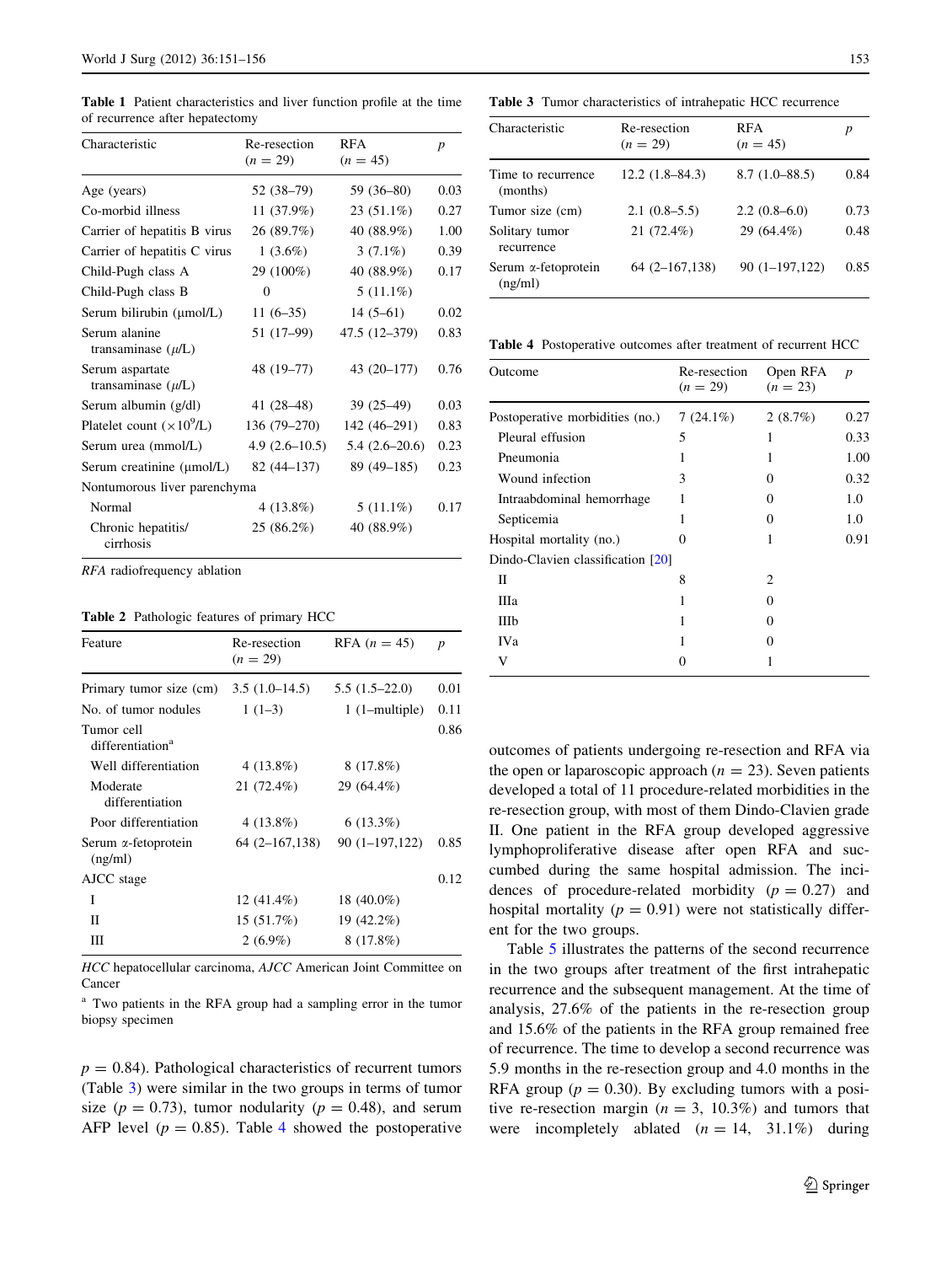| Recurrence                                     | Re-resection<br>$(n = 29)$ | <b>RFA</b><br>$(n = 45)$ | $\boldsymbol{p}$ |
|------------------------------------------------|----------------------------|--------------------------|------------------|
| Recurrence pattern                             |                            |                          | 0.23             |
| No recurrence                                  | 8(27.6%)                   | 7(15.6%)                 |                  |
| Intrahepatic only                              | 13 (44.8%)                 | 19 (42.2%)               |                  |
| Extrahepatic only                              | $2(6.9\%)$                 | $1(2.2\%)$               |                  |
| Intrahepatic and extrahepatic                  | 6(20.7%)                   | 18 (40.0%)               |                  |
| Treatment of second<br>intrahepatic recurrence |                            |                          | 0.66             |
| Alcohol injection                              | 1(7.7%)                    | $0(0\%)$                 |                  |
| Transarterial oily<br>chemoembolization        | 5(38.5%)                   | $4(21.1\%)$              |                  |
| Re-resection                                   | 1(7.7%)                    | $3(15.8\%)$              |                  |
| Liver transplantation                          | 0                          | $1(5.3\%)$               |                  |
| Systemic chemotherapy                          | 0                          | $1(5.3\%)$               |                  |
| RFA                                            | $3(23.1\%)$                | 5(26.3%)                 |                  |
| Conservative                                   | $3(23.1\%)$                | 5(26.3%)                 |                  |

<span id="page-3-0"></span>Table 5 Recurrence pattern and subsequent management after treatment of intrahepatic recurrence

treatment for the first recurrence, the times to develop a second recurrence in the re-resection group and the RFA group was extended to 6.3 months and 9.5 months, respectively  $(p = 0.25)$ . The 1-, 3-, and 5-year overall survival rates from the time of hepatectomy for primary HCC in the re-resection group were 89.7%, 82.3%, and 55.7%, respectively. The RFA group had corresponding rates of 95.6%, 68.2%, and 44.5% (Fig. 1). The 1-, 3-, and 5-year overall survival rates after treatment of the first intrahepatic recurrence in the re-resection group were 89.7%, 56.5%, and 35.2%, respectively. The RFA group had corresponding rates of 83.7%, 43.1%, and 29.1% (Fig. 2). The 1-, 3-, and 5-year disease-free survival rates after treatment of the first intrahepatic recurrence in the re-resection group were 41.4%, 24.2%, and 24.2%, respectively. The corresponding rates in the RFA group were 32.2%, 12.4%, and 9.3% (Fig. [3](#page-4-0)).

Univariate analysis of nine clinical parameters (Table [6\)](#page-4-0) showed that time to the first intrahepatic recurrence after hepatectomy, time to the second recurrence after treatment of the first intrahepatic recurrence, and recurrence in more than one organ after treatment of the first intrahepatic recurrence were significant clinical factors that adversely affected overall survival after hepatectomy for primary HCC. In the multivariate analysis, only recurrence in more than one organ after treatment of the first intrahepatic recurrence remained an independent unfavorable prognostic factor for overall survival ( $p < 0.001$ , hazard ratio 4.424, confidence interval 2.313–8.462).



Fig. 1 Overall survival after hepatectomy for primary hepatocellular carcinoma. RFA radiofrequency ablation



Fig. 2 Overall survival after treatment of intrahepatic recurrence

#### **Discussion**

With the refinement in preoperative liver function assessment [[8\]](#page-5-0) and surgical techniques for hepatectomy over the past decade leading to decreased postoperative morbidity and mortality [[9,](#page-5-0) [10\]](#page-5-0), more patients with cirrhotic livers are now amenable to major hepatectomy. Nonetheless, postresection tumor recurrence is common, with a 5-year recurrence rate  $>50\%$  [\[1](#page-5-0), [2](#page-5-0), [11](#page-5-0), [12](#page-5-0)]. In all, 80% of the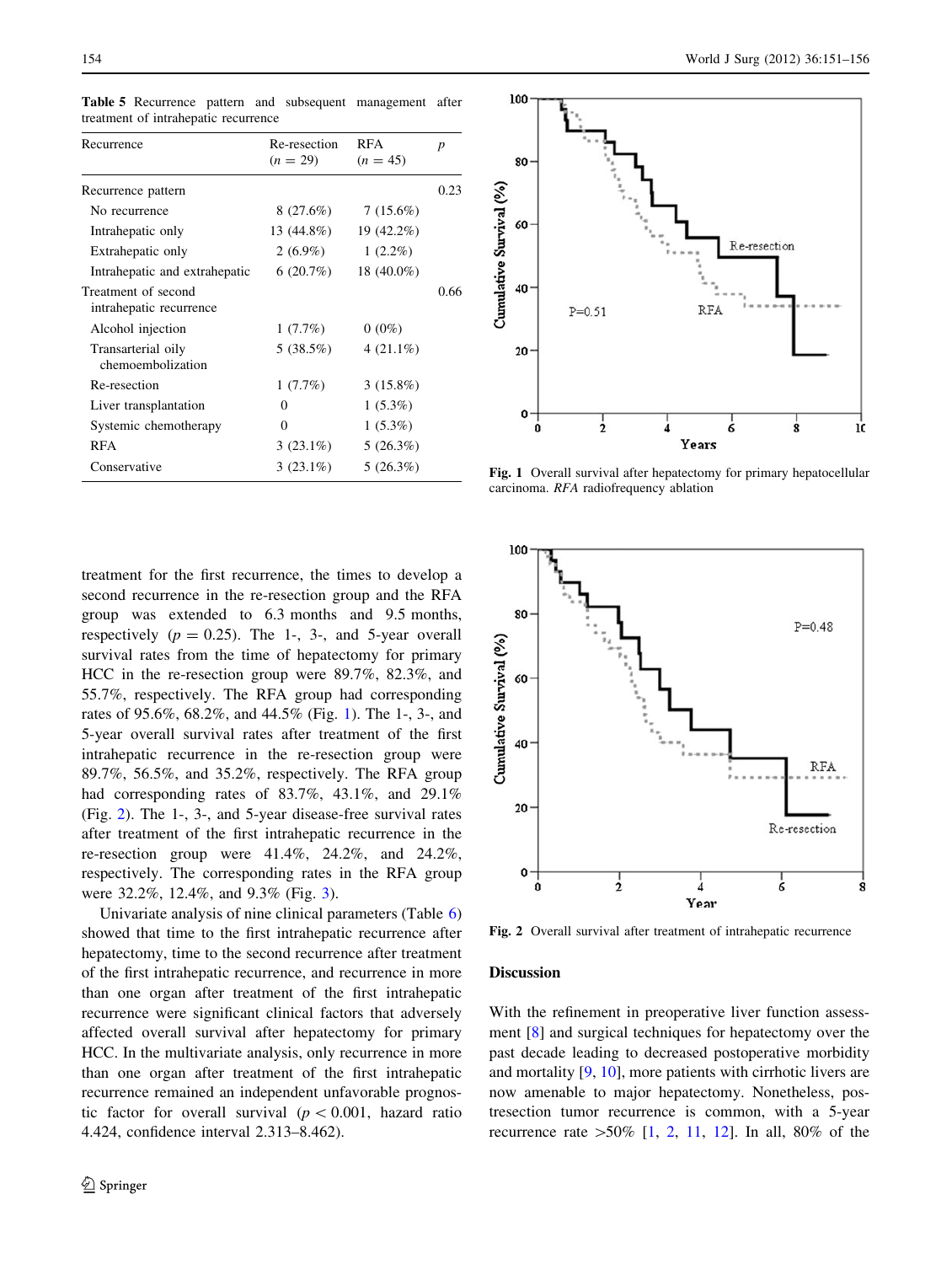<span id="page-4-0"></span>

Fig. 3 Disease-free survival after treatment of intrahepatic recurrence

recurrences develop within the liver remnant [[13\]](#page-5-0), so it is important for surgeons to select the most appropriate treatment for patients with recurrent HCC. Cirrhosis is a known risk factor for intrahepatic recurrence [\[1](#page-5-0), [13\]](#page-5-0).

Treatment of intrahepatic recurrence poses several technical challenges, including a small liver remnant, inadequate liver function reserve, significant adhesion from a previous operation, and proximity of the tumor to major vascular or biliary structures. All of these conditions are relative contraindications to re-resection. The Kyoto group demonstrated a significant improvement in overall survival after active treatment of intrahepatic recurrence by either re-hepatectomy or RFA [\[14](#page-5-0)]. However, their study did not explore the most appropriate choice of surgical treatment for intrahepatic recurrence.

Our study showed that RFA could achieve long-term survival outcomes similar to those seen with re-resection in patients with recurrent HCC. After excluding confounding factors (positive resection margin, incomplete ablation) for further intrahepatic recurrence, the survival benefit of RFA remained unchanged. There are several reasons why RFA should be the preferred treatment option for intrahepatic recurrence. First, RFA can be delivered percutaneously, thereby avoiding a second operation. Second, RFA is applicable even to tumors proximal to major intrahepatic bile ducts. The practice of bile duct cooling (i.e., instillation of cold normal saline into the common bile duct via the cystic duct stump  $[15]$  $[15]$  or nasobiliary drain  $[16, 17]$  $[16, 17]$  $[16, 17]$  $[16, 17]$ ) can protect the bile duct from damage by the heat-sink effect of RFA. In our experience, about 3.5% of the patients undergoing RFA required bile duct cooling, and no biliary complications were observed in these patients [\[15](#page-5-0)]. Third,

Table 6 Univariate analysis identifying prognostic factors for overall survival after hepatectomy

| Clinical parameter                       | Median survival<br>(months) | $\boldsymbol{p}$ |
|------------------------------------------|-----------------------------|------------------|
| Age (years)                              |                             | 0.18             |
| $\leq 55$ (n = 38)                       | 51.20                       |                  |
| $>55 (n = 36)$                           | 76.70                       |                  |
| Tumor size (cm)                          |                             | 0.26             |
| $\leq 5.0$ (n = 46)                      | 66.97                       |                  |
| $>5.0 (n = 28)$                          | 59.22                       |                  |
| Viral hepatitis positivity               |                             | 0.56             |
| Hepatitis B $(n = 66)$                   | 55.24                       |                  |
| Hepatitis C $(n = 4)$                    | 76.70                       |                  |
| Child-Pugh classification                |                             | 0.78             |
| A $(n = 70)$                             | 59.97                       |                  |
| $B(n = 4)$                               | 16.92                       |                  |
| Re-resection                             |                             | 0.19             |
| Yes $(n = 33)$                           | 88.70                       |                  |
| No $(n = 41)$                            | 46.07                       |                  |
| Time to first intrahepatic<br>recurrence |                             | < 0.001          |
| $\leq$ 12 months ( <i>n</i> = 38)        | 6.67                        |                  |
| $>12$ months ( $n = 36$ )                | 36.12                       |                  |
| Time to second tumor recurrence          |                             | < 0.001          |
| $\leq$ 12 months ( <i>n</i> = 21)        | 5.29                        |                  |
| $>12$ months $(n = 19)$                  | 30.23                       |                  |
| Single-site recurrence <sup>a</sup>      |                             | < 0.001          |
| Yes $(n = 48)$                           | >112.03                     |                  |
| No $(n = 26)$                            | 36.64                       |                  |
| Intrahepatic recurrence                  |                             | 0.29             |
| Solitary ( $n = 50$ )                    | 61.2                        |                  |
| Multiple $(n = 24)$                      | 46.1                        |                  |

<sup>a</sup> Denotes recurrence in one organ after treatment of a first intrahepatic recurrence

conservation of nontumorous liver parenchyma and negligible blood loss associated with RFA minimize the degree of surgical insult to the small and cirrhotic liver remnant. Fourth, repeatability is a major advantage of RFA. Our study showed that 26.3% of patients in the RFA group and 23.1% of patients in the re-resection group underwent RFA for their second intrahepatic recurrence, whereas less than a fifth of the patients in the RFA group and re-resection group were amenable to repeated resection for second intrahepatic recurrence. These four factors contribute to the safety and feasibility of RFA in the management of intrahepatic recurrence after hepatectomy.

Despite the fact that the chance of survival was improved by further surgical treatment, early first intrahepatic recurrence after hepatectomy, early second intrahepatic recurrence after either RFA or re-resection, and second recurrence in more than one organ remained poor